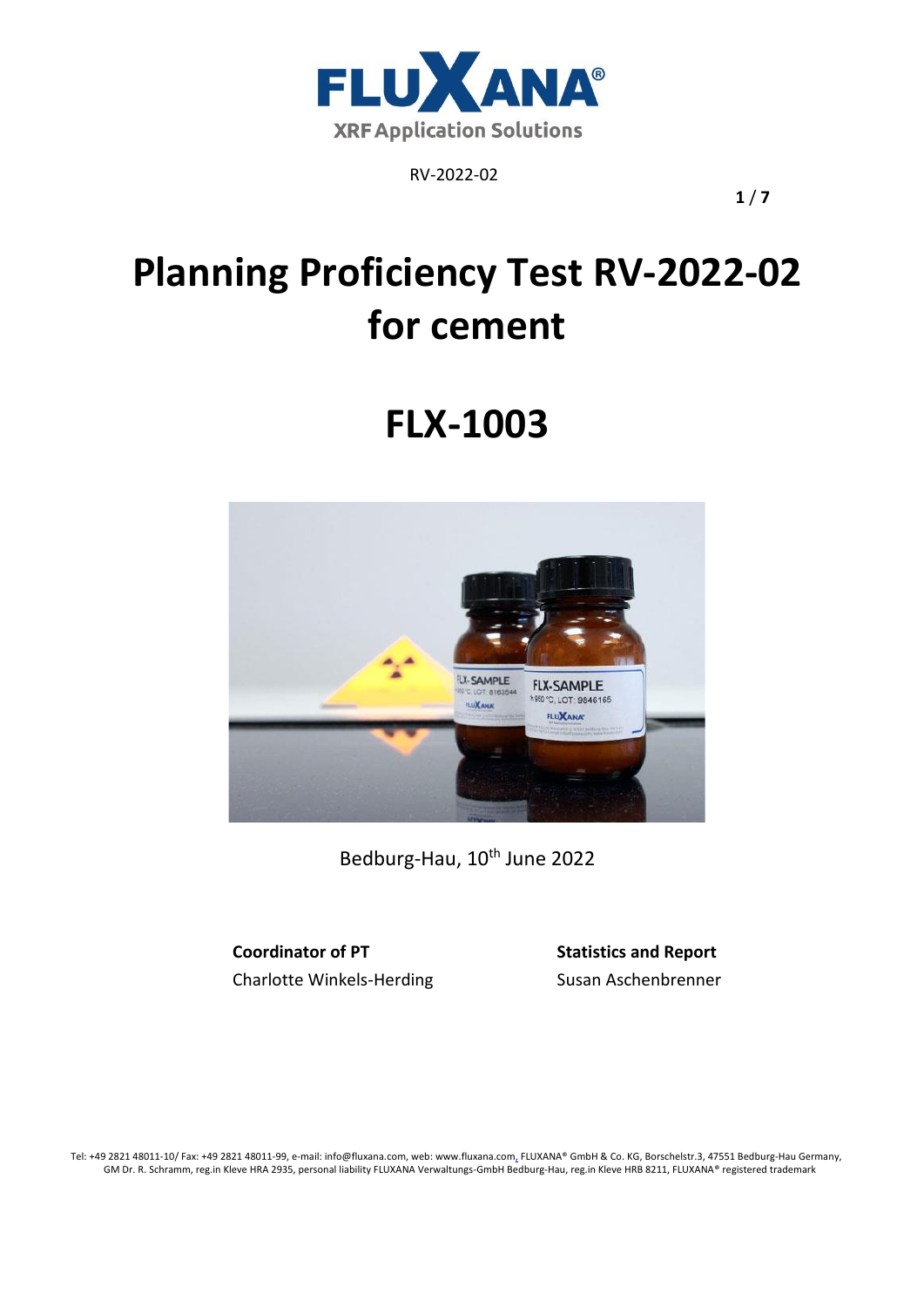

**2** / **7**

## **Introduction**

FLUXANA GmbH & Co. KG is a company providing services in the field of X-ray fluorescence analysis (XRF).

In 2011, FLUXANA introduced its own quality management.

In 2020 the accreditation of the FLUXANA Laboratory in Bedburg-Hau, Germany, was updated to DIN EN ISO/IEC 17025:2018 and FLUXANA received accreditation as Producer of Reference materials according to DIN EN ISO 17034:2017, as well.

The performance of proficiency tests is not yet accredited. However, the proficiency tests are conducted following the corresponding norms.

## **Important Information**

## **Costs for the participants**

The participants will be billed a total of **500 Euro** (EXW Bedburg-Hau, Germany) for the sample FLX-1003 for this proficiency test (PT).

## **Analysis**

#### **Sample pre-treatment**

The samples must be annealed at 950 °C for 1h before being analysed. All Analyses must **refer to the annealed sample**. The Analysis for Cl must refer to **dried sample (1h 105°C).** 

## **Parameters to determine Parameters to determine**

FLX-1003 (cement):

|       |     | າດຈ       |                  |     |       |      |      |                  | $\sim$ |                  | -   | - |
|-------|-----|-----------|------------------|-----|-------|------|------|------------------|--------|------------------|-----|---|
| Al2O3 | CaO | $-$<br>ີ້ | K <sub>2</sub> O | MgC | Mn2O3 | Na2O | P2O5 | SiO <sub>2</sub> | SU3    | TiO <sub>2</sub> | ZnC | ิ |

- Participation is also permitted even when not all of the parameters can be determined.
- Each sample must be analysed two times, and every value must be reported to three decimal places (0.000).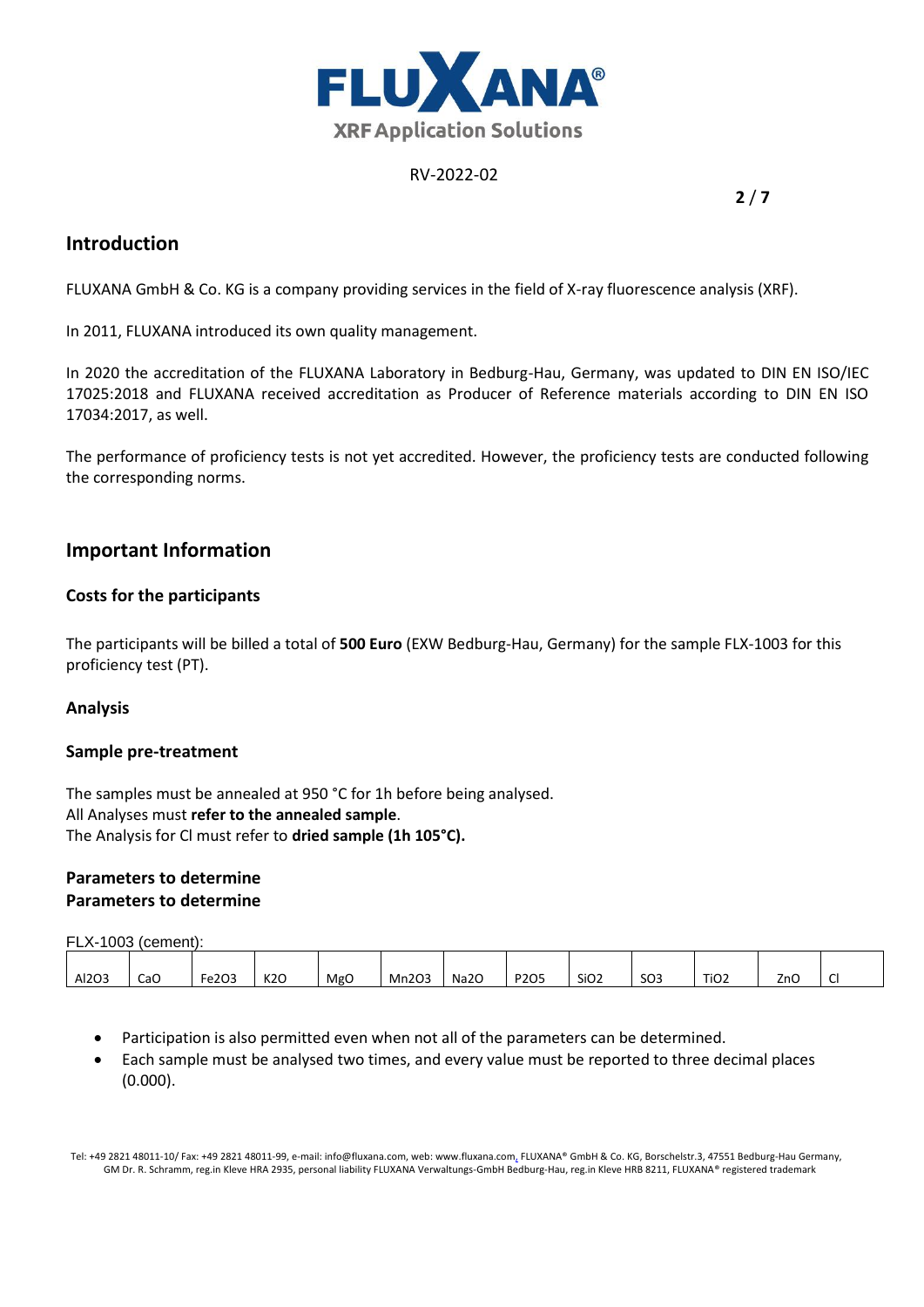

**3** / **7**

## **Preferred method of analysis**

- **XRF with fusion as the sample preparation method** 
	- o **According to ISO 29581-2:2010**
- **Chloride** 
	- o **According to DIN EN 196-2:2013**
- **Loss on ignition at 950°C** 
	- o **According to ISO 29581-2 2010 or DIN EN 196-2:2013)**
- **Every other traceable method, such as ICP, wet chemistry, etc.**

Other methods, e.g., XRF using "pressed pellets" as the sample preparation method or XRF with the "standardless analysis" method, which are not traceable can also be used. These values will not be included in the evaluation. They will, however, be shown as informational values in the report and laboratory comparison.

## **Application**

To receive the samples, they must be ordered as **RV-2022-02** by July 15th, 2022.

## **Shipment**

The samples will be shipped in July 2022.

## **Sending in the results**

The results must be submitted by August 25<sup>th</sup>, 2022, at the latest. You will receive a link, with which you can download a pre-prepared Excel Table and later upload it (completed) for the submission of your data. We assume that you will use one method for one parameter. Thus, you will receive one lab code. However, if you want to use, e.g., two methods for the same parameter, you must request an additional lab code (at no charge).

## **Report**

We intend to complete the report by the end of September 2022. All evaluations are performed in agreement with DIN EN ISO/IEC 17043:2010, DIN EN ISO 17034:2017 and DIN ISO 13528:2020.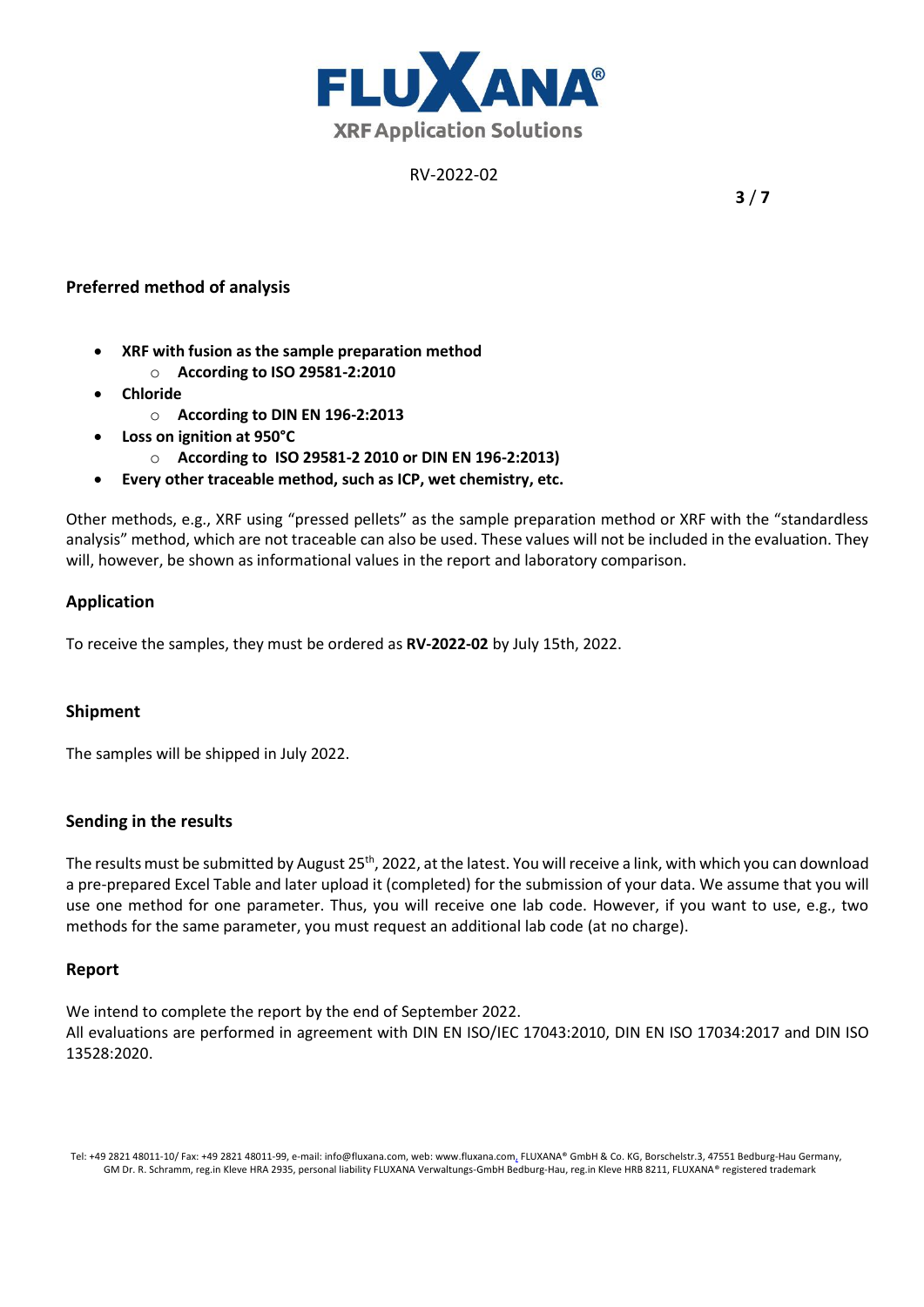

**4** / **7**

## **Proficiency test provider / Address for ordering the samples**

FLUXANA GmbH & CO.KG Borschelstraße 3 47551 Bedburg-Hau, Germany [pt@fluxana.de](mailto:pt@fluxana.de)

Coordinator: Charlotte Winkels-Herding, QM Responsible for evaluation and data processing: Susan Aschenbrenner, PT **Subcontractors**

Analysis performed by PT Participants.

## **Proficiency test items**

Material was taken directly from the production stream.

The material was delivered and homogeneously distributed into 50 ml bottles by FLUXANA. The bottles were then vacuum packed for storage.

| Test item | <b>Description</b> |
|-----------|--------------------|
| FLX-1003  | CEM II/C-M (S-LL)  |

#### **Homogeneity and stability**

The material was used as delivered. A homogeneity study of the materials was performed based on ISO Guide 35:2017 and DIN ISO 13528:2020.

The stability is not critical for the time frame of the Proficiency Test and transport since the material is pre-treated before use.

#### **Metrological traceability**

In agreement with internationally valid standards, the analytical procedures (e.g., ICP or any other wet chemical procedure) used by the participants to determine the certified values in the previous proficiency test have to be traceable. Other methods are not permitted.

In this proficiency test, only traceable results will be used to determine the statistical data. Concentration values determined with other methods can also be submitted; they will be shown in the evaluation and, as with all other values, the z-scores calculated.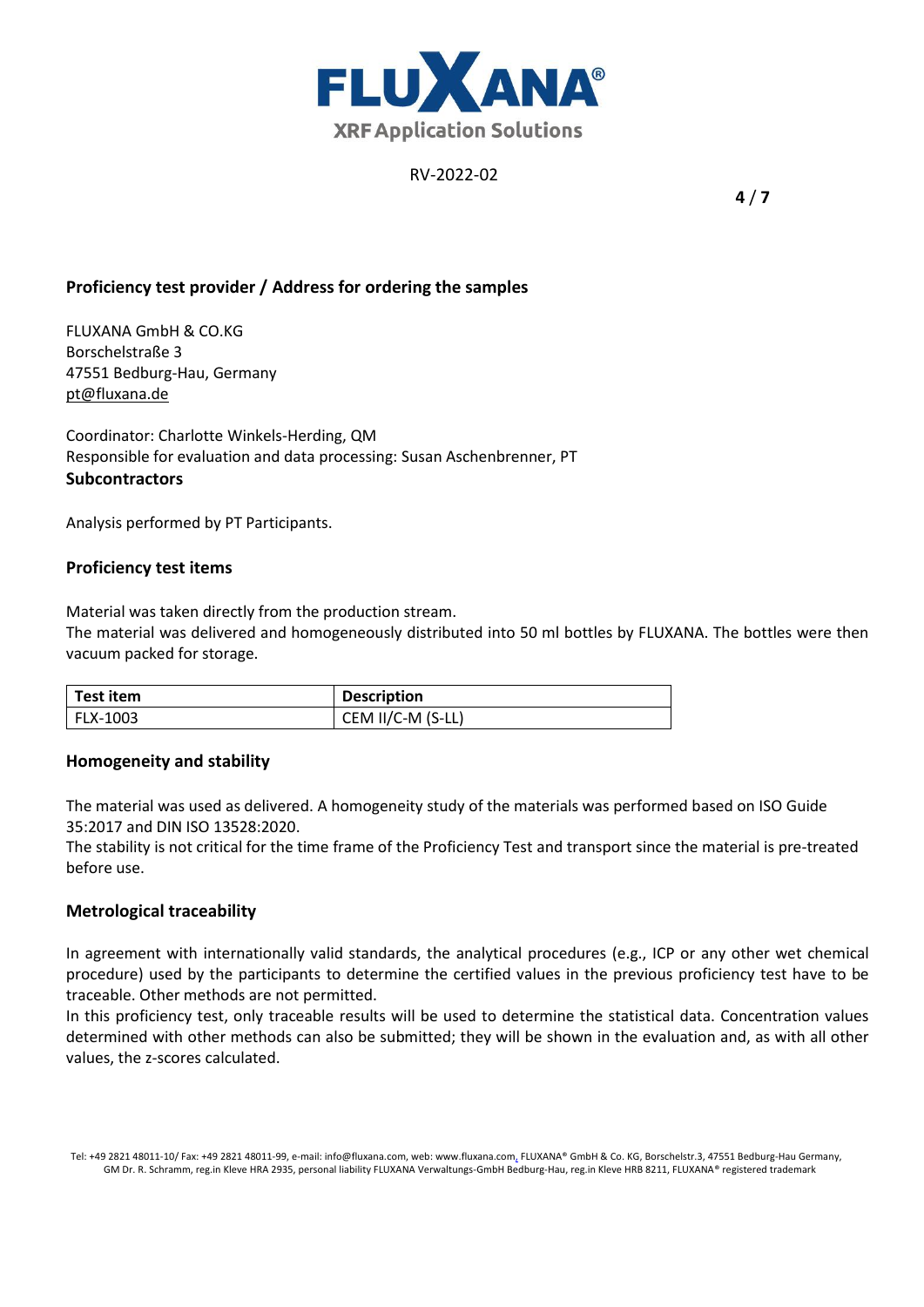

**5** / **7**

#### **Participant accreditation**

It is important to know whether the participant laboratory works under ISO 17025 accreditation. Therefore, we will ask this information for each parameter. Which values were determined under accreditation will be shown anonymously in the final report.

#### **Number of participants**

The minimum number of participants is 10.

#### **Potential major sources of errors**

Care must be taken to ensure that the material is annealed to constant mass before the XRF analysis. When annealing the sample the aeration has to be sufficient.

#### **Evaluation**

According to DIN EN ISO/IEC 17043:2010-05, we will use robust statistical methods in agreement with DIN ISO 13528:2020, ISO/TS 20612:2007 and DIN 38402-45:2014-06.

#### **Advantages of using robust statistics**

Statistical methods are robust in the sense that any outliers have only a limited effect on the overall result. Steps were taken to ensure that the results are still meaningful, even if the proportion of outliers is 1/3. Robust statistics are also preferable for small populations.

#### **Outliers**

Outliers in the statistical sense are typically not detected when using robust statistical methods because the robust A+S algorithms were found to work better than the classical approach (which is outlier detection plus arithmetic mean and classical s.d. formula).

Submissions that are obvious blunders will not be included into the evaluation.

#### **Number of measurements**

All participants are requested to perform two measurements. This is necessary to perform the repeatability standard deviation for the laboratories. Participants who send only one or more than two values must first ask for permission. Otherwise, they will be excluded.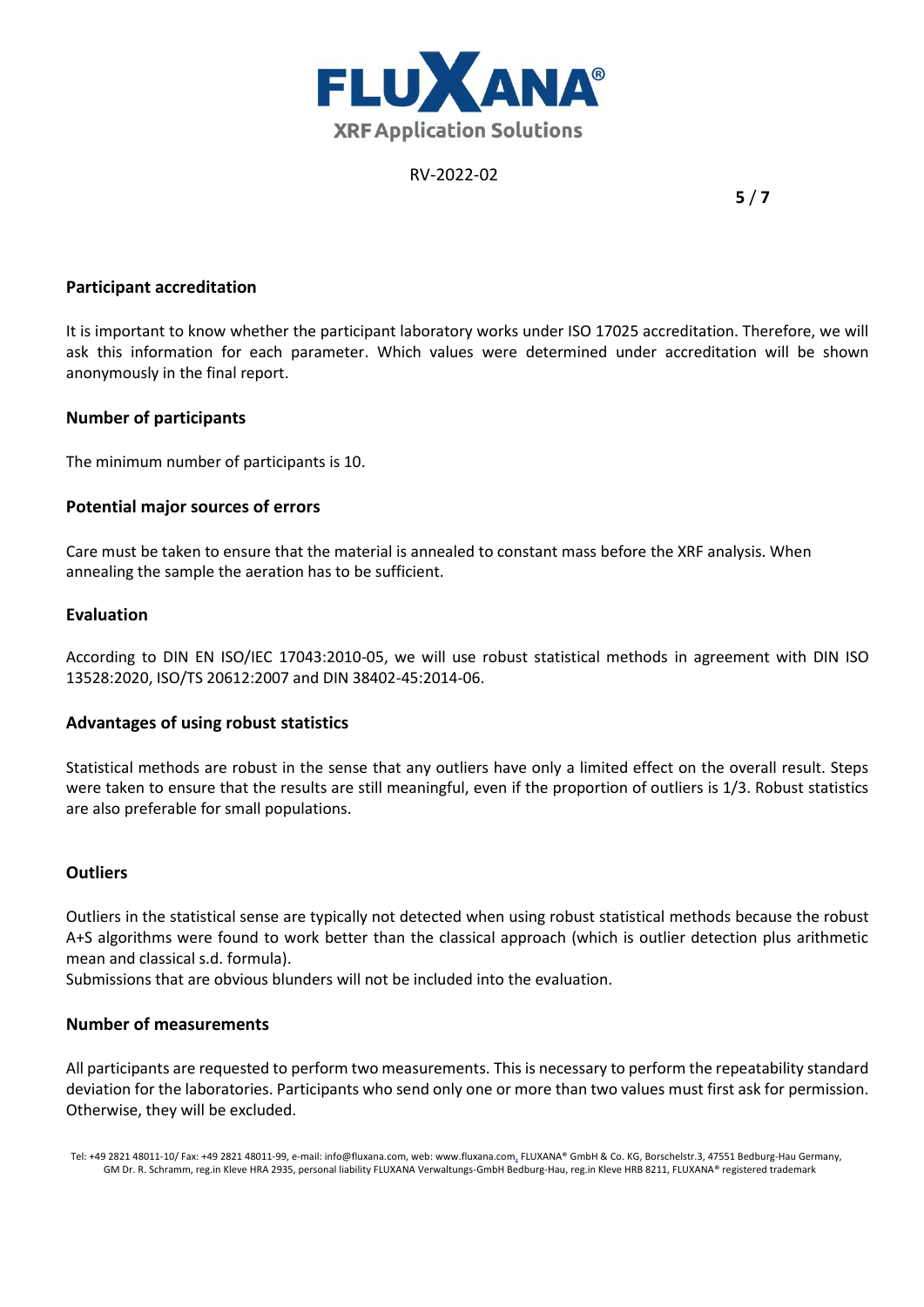

**6** / **7**

## **Publication of the results**

All participants will be informed about the results of the PT with a report. Which results were delivered by which laboratory will be kept confidential. All laboratories are encoded, and the code is only known to the organizer and the individual laboratory. The final report will be published on the FLUXANA website. First, a preliminary report will be sent out for verification by the participants. Within one month, the final report will be published.

#### **Laboratory performance**

Each participant will receive a performance evaluation report based on z-scores. The diagram shows the relative difference to the assigned values

## **Further Information**

For this proficiency test, the participants' results must be submitted to the organizer using only the "Result Sheet" Excel table, which must not be altered. Paper sheets or other Excel tables will only be accepted in special cases in prior agreement with the organizer. In this way, we want to improve the data quality and avoid any transmission errors.

# **Statistical Evaluation used for this PT**

## **Calculation of Mean m**

The mean m for all laboratories is calculated using the Hampel estimator (ISO/TS 20612:2007 9.2.3) based on the laboratory means  $\mu$  using traceable methods only.

#### **Calculation of reproducibility standard deviation s<sup>R</sup>**

The reproducibility standard deviation  $s_R$  is calculated using the Q-method (ISO/TS 20612:2007 9.2.3).

#### **Calculation of repeatability standard deviation s<sup>r</sup>**

The repeatability standard deviation  $s_r$  is also calculated using the Q-method.

## **Calculation of robust standard deviation s\***

The robust standard deviation  $s^*$  is calculated from the laboratory means  $\mu$  using the Q-method.